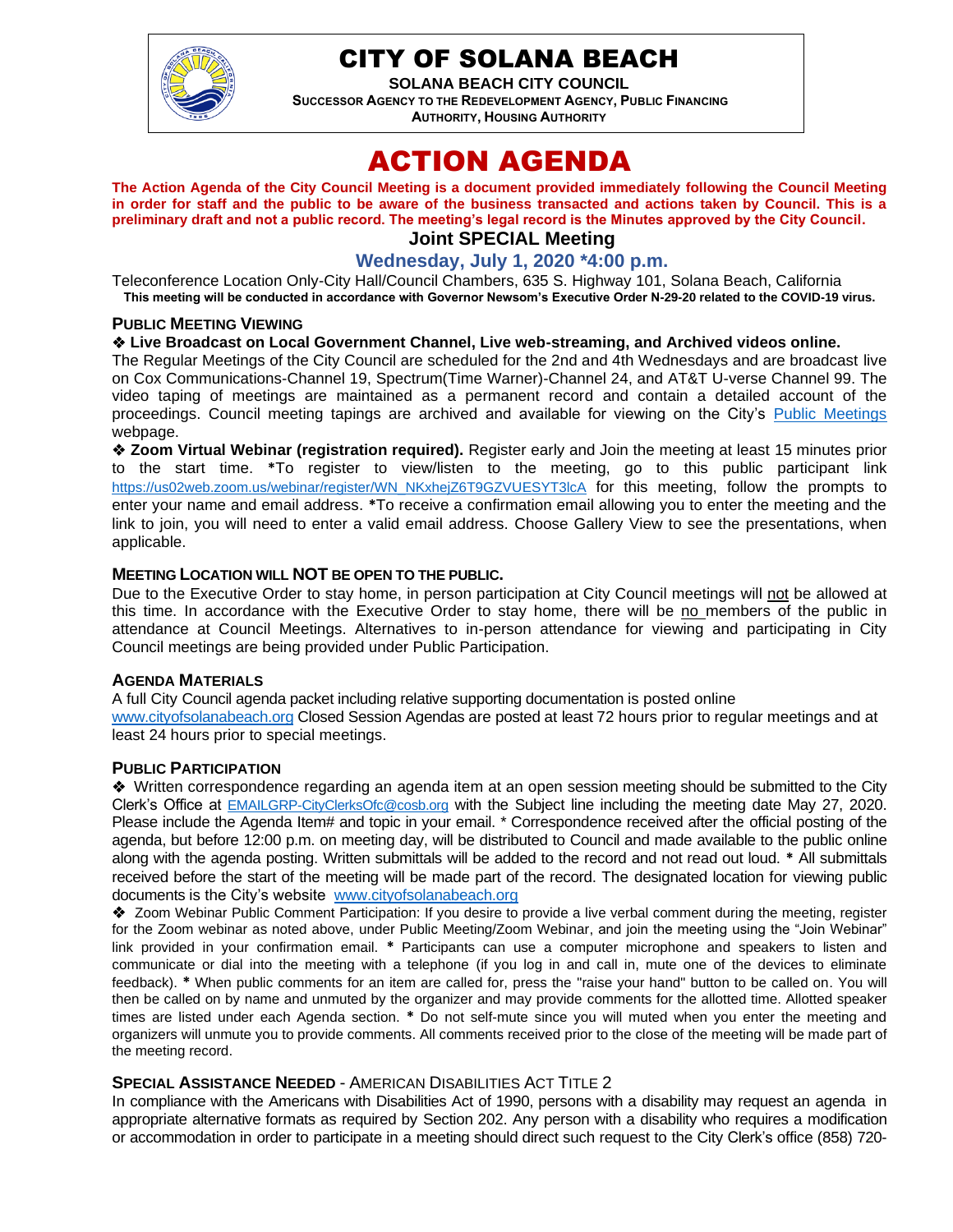| <b>CITY COUNCILMEMBERS</b>                 |                                        |                                  |  |
|--------------------------------------------|----------------------------------------|----------------------------------|--|
| Jewel Edson, Mayor                         |                                        |                                  |  |
| Judy Hegenauer, Deputy Mayor               | Kristi Becker, Councilmember           |                                  |  |
| Kelly Harless, Councilmember               |                                        | David A. Zito, Councilmember     |  |
| <b>Gregory Wade</b><br><b>City Manager</b> | Johanna Canlas<br><b>City Attorney</b> | Angela Ivey<br><b>City Clerk</b> |  |

#### **SPEAKERS:**

See Public Participation on the first page of the Agenda for publication participation options.

#### **READING OF ORDINANCES AND RESOLUTIONS:**

Pursuant to [Solana Beach Municipal Code](mailto:https://www.codepublishing.com/CA/SolanaBeach/) Section 2.04.460, at the time of introduction or adoption of an ordinance or adoption of a resolution, the same shall not be read in full unless after the reading of the title, further reading is requested by a member of the Council. If any Councilmember so requests, the ordinance or resolution shall be read in full. In the absence of such a request, this section shall constitute a waiver by the council of such reading.

## **CALL TO ORDER AND ROLL CALL:**

#### **CLOSED SESSION REPORT:**

**FLAG SALUTE:**

#### **APPROVAL OF AGENDA: COUNCIL ACTION: Approved 5/0**

#### **ORAL COMMUNICATIONS:**

#### *Note to Public: Refer to Public Participation for information on how to submit public comment.*

This portion of the agenda provides an opportunity for members of the public to address the City Council on items relating to City business and not appearing on today's agenda by having submitted written comments for the record to be filed with the record or by registering to join the virtual meeting online to speak live, per the Public Participation instructions on the Agenda.

Comments relating to items on this evening's agenda are taken at the time the items are heard. Pursuant to the Brown Act, no action shall be taken by the City Council on public comment items. Council may refer items to the City Manager for placement on a future agenda. The maximum time allotted for each speaker is THREE MINUTES (SBMC 2.04.190).

## **COUNCIL COMMUNITY ANNOUNCEMENTS / COMMENTARY:**

*An opportunity for City Council to make brief announcements or report on their activities. These items are not agendized for official City business with no action or substantive discussion.* 

## **C. STAFF REPORTS: (C.1. – C.2.)**

#### *Note to Public: Refer to Public Participation for information on how to submit public comment.*

Any member of the public may address the City Council on an item of concern by submitting written correspondence for the record to be filed with the record or by registering to join the virtual meeting online to speak live, per the Public Participation instructions on the Agenda. The maximum time allotted for each speaker is THREE MINUTES (SBMC 2.04.190).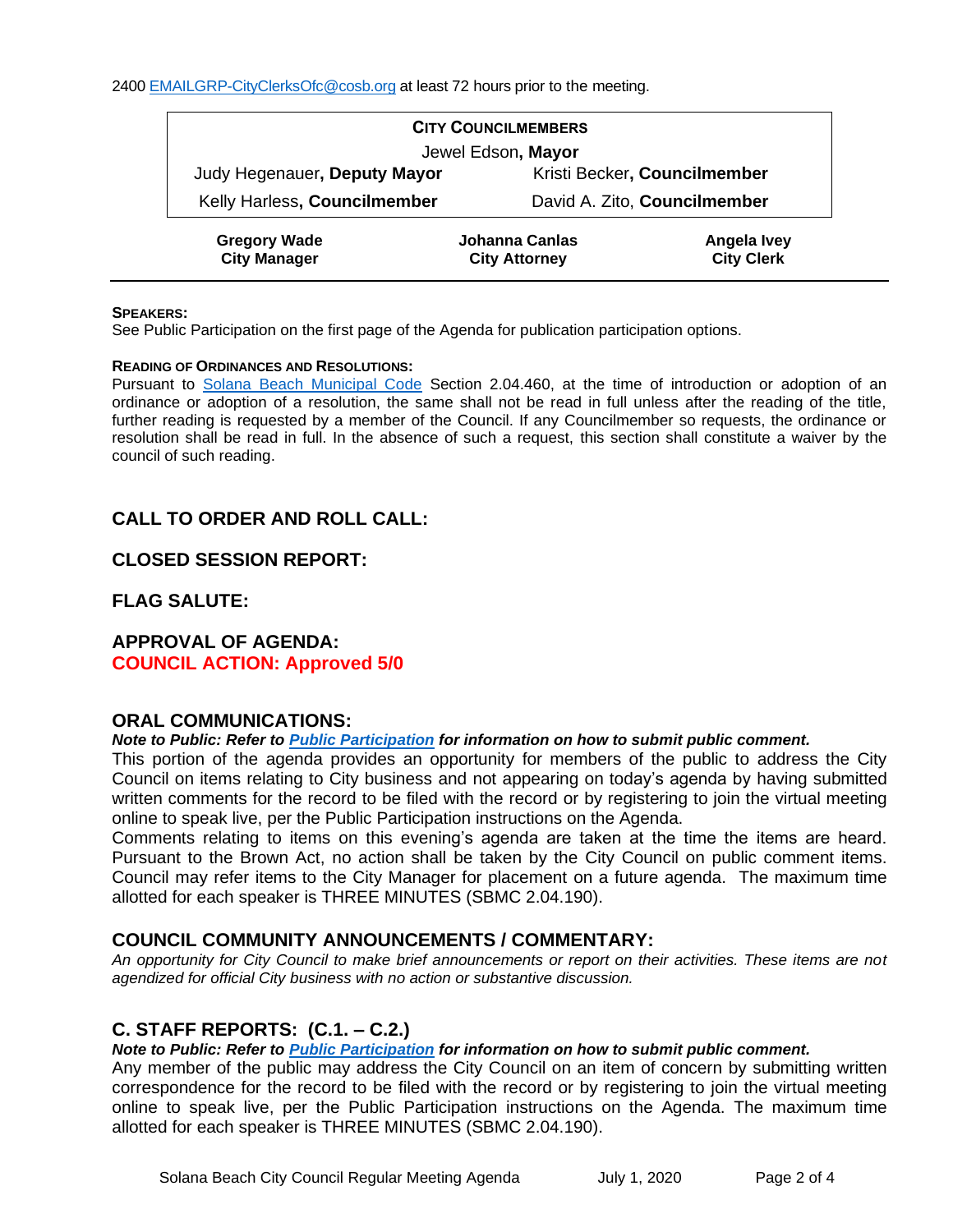## **C.1. Community Grant Program Requests FY 2020/21.** (File 0330-25)

The Staff recommends that the City Council

1. Receive the Staff Report, Community Grant applications and consider the presentations from the grant applicants. This item will come back to the City Council at the July 8, 2020 City Council Meeting for Council's grant allocations.

[Item C.1. Report \(click here\)](https://solanabeach.govoffice3.com/vertical/Sites/%7B840804C2-F869-4904-9AE3-720581350CE7%7D/uploads/Item_C.1._Report_(click_here)_07-01-20_-_O.pdf) [Item C.1. Attachment 2](https://www.dropbox.com/sh/ovo5k583g97st53/AAAqdBNZD3x12YugfGmIi_IYa?dl=0) PowerPoint [Presented at Meeting](https://www.dropbox.com/sh/ovo5k583g97st53/AAAqdBNZD3x12YugfGmIi_IYa?dl=0)

*Posted Reports & Supplemental Docs contain records up to the cut off time, prior to the start of the meeting, for processing new submittals. The final official record containing handouts, PowerPoints, etc. can be obtained through a Records Request to the City Clerk's Office.*

## **Presentations**

#### **C.2. Small Business Grant Program Guidelines.** (File 0300-00)

The Staff recommends that the City Council

1. Provide direction to Staff on Small Business Financial Assistance Grant Program guidelines and selection criteria.

#### [Item C.2. Report](https://solanabeach.govoffice3.com/vertical/Sites/%7B840804C2-F869-4904-9AE3-720581350CE7%7D/uploads/Item_C.2._Report_(click_here)_07-01-20.pdf)

*Posted Reports & Supplemental Docs contain records up to the cut off time, prior to the start of the meeting, for processing new submittals. The final official record containing handouts, PowerPoints, etc. can be obtained through a Records Request to the City Clerk's Office.*

#### **COUNCIL ACTION: Approved 5/0 to proceed with modifications.**

## **COMPENSATION & REIMBURSEMENT DISCLOSURE:** None

GC: Article 2.3. Compensation: 53232.3. (a) Reimbursable expenses shall include, but not be limited to, meals, lodging, and travel. 53232.3 (d) Members of a legislative body shall provide brief reports on meetings attended at the expense of the local agency "*City*" at the next regular meeting of the legislative body.

## **COUNCIL COMMITTEE REPORTS:** [Council Committees](https://www.ci.solana-beach.ca.us/index.asp?SEC=584E1192-3850-46EA-B977-088AC3E81E0D&Type=B_BASIC)

## **REGIONAL COMMITTEES: (outside agencies, appointed by this Council)**

- a. City Selection Committee (meets twice a year) Primary-Edson, Alternate-Zito
- b. County Service Area 17: Primary- Harless, Alternate-Edson
- c. Escondido Creek Watershed Authority: Becker /Staff (no alternate).
- d. League of Ca. Cities' San Diego County Executive Committee: Primary-Becker, Alternate-Harless and any subcommittees.
- e. League of Ca. Cities' Local Legislative Committee: Primary-Harless, Alternate-Becker
- f. League of Ca. Cities' Coastal Cities Issues Group (CCIG): Primary-Becker, Alternate-Harless
- g. North County Dispatch JPA: Primary-Harless, Alternate-Becker
- h. North County Transit District: Primary-Edson, Alternate-Becker
- i. Regional Solid Waste Association (RSWA): Primary-Hegenauer, Alternate-Becker
- j. SANDAG: Primary-Zito, 1<sup>st</sup> Alternate-Edson, 2<sup>nd</sup> Alternate-Becker, and any subcommittees.
- k. SANDAG Shoreline Preservation Committee: Primary-Hegenauer, Alternate-Zito
- l. San Dieguito River Valley JPA: Primary-Hegenauer, Alternate-Zito
- m. San Elijo JPA: Primary-Zito, Primary-Becker, Alternate-City Manager
- n. 22<sup>nd</sup> Agricultural District Association Community Relations Committee: Primary-Edson, Primary-**Harless**